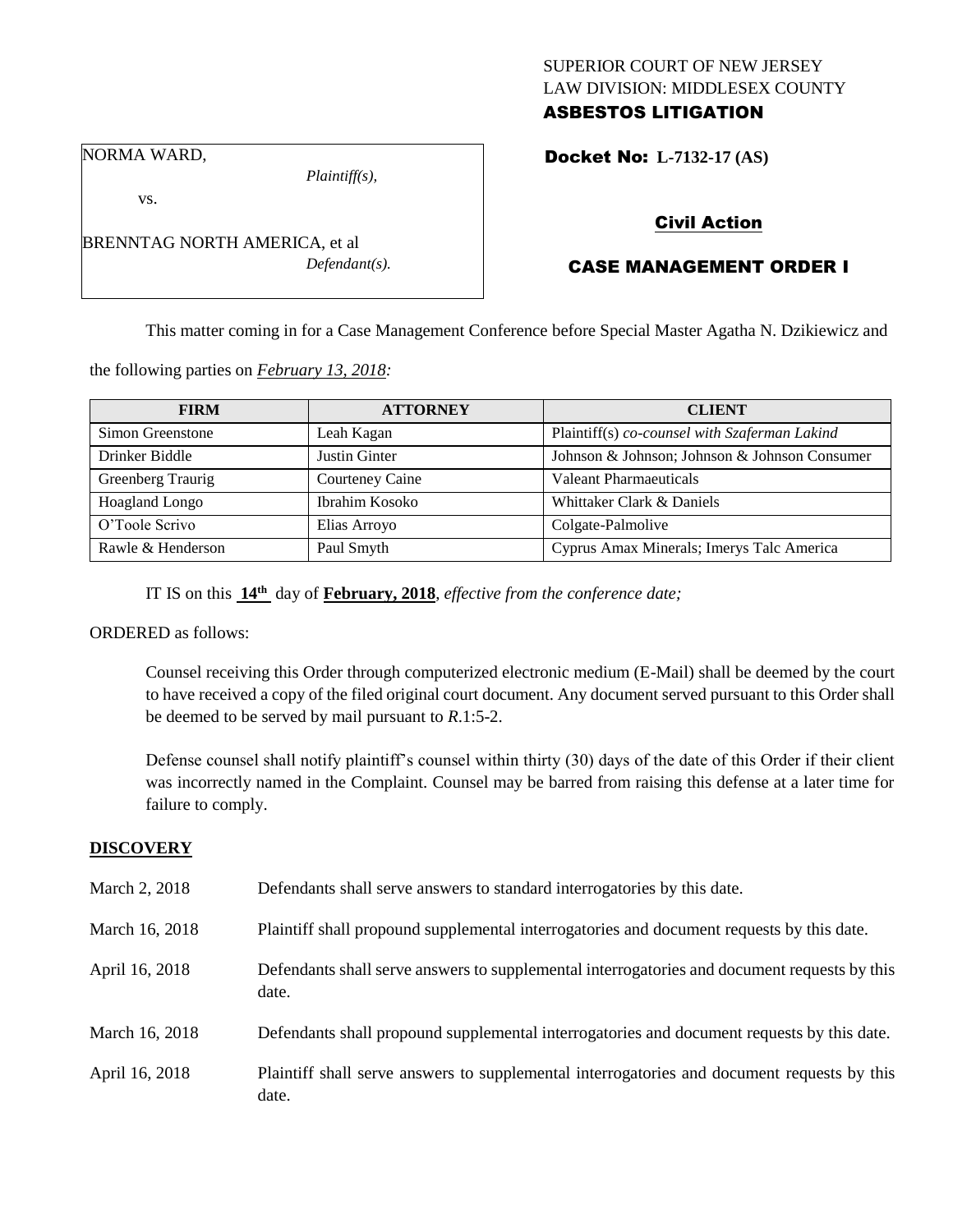- June 15, 2018 Fact discovery, including depositions, shall be completed by this date. Plaintiff's counsel shall contact the Special Master within one week of this deadline if all fact discovery is not completed.
- June 15, 2018 Depositions of corporate representatives shall be completed by this date.

### **EARLY SETTLEMENT**

August 17, 2018 Settlement demands shall be served on all counsel and the Special Master by this date.

### **SUMMARY JUDGMENT MOTION PRACTICE**

- August 17, 2018 Plaintiff's counsel shall advise, in writing, of intent not to oppose motions by this date.
- August 31, 2018 Summary judgment motions shall be filed no later than this date.
- September 28, 2018 Last return date for summary judgment motions.

### **MEDICAL DEFENSE**

- July 20, 2018 Plaintiff shall serve medical expert reports by this date.
- July 20, 2018 Upon request by defense counsel, plaintiff is to arrange for the transfer of pathology specimens and x-rays, if any, by this date.
- November 2, 2018 Defendants shall identify its medical experts and serve medical reports, if any, by this date. In addition, defendants shall notify plaintiff's counsel (as well as all counsel of record) of a joinder in an expert medical defense by this date.

## **LIABILITY EXPERT REPORTS**

- August 17, 2018 Plaintiff shall identify its liability experts and serve liability expert reports or a certified expert statement by this date or waive any opportunity to rely on liability expert testimony.
- November 2, 2018 Defendants shall identify its liability experts and serve liability expert reports, if any, by this date or waive any opportunity to rely on liability expert testimony.

#### **ECONOMIST EXPERT REPORTS**

- August 17, 2018 Plaintiff shall identify its expert economists and serve expert economist report(s), if any, by this date or waive any opportunity to rely on economic expert testimony.
- November 21, 2018 Defendants shall identify its expert economists and serve expert economist report(s), if any, by this date or waive any opportunity to rely on economic expert testimony.

## **EXPERT DEPOSITIONS**

November 21, 2018 Expert depositions shall be completed by this date. To the extent that plaintiff and defendant generic experts have been deposed before, the parties seeking that deposition in this case must file an application before the Special Master and demonstrate the necessity for that deposition. To the extent possible, documents requested in a deposition notice directed to an expert shall

 $\_$  ,  $\_$  ,  $\_$  ,  $\_$  ,  $\_$  ,  $\_$  ,  $\_$  ,  $\_$  ,  $\_$  ,  $\_$  ,  $\_$  ,  $\_$  ,  $\_$  ,  $\_$  ,  $\_$  ,  $\_$  ,  $\_$  ,  $\_$  ,  $\_$  ,  $\_$  ,  $\_$  ,  $\_$  ,  $\_$  ,  $\_$  ,  $\_$  ,  $\_$  ,  $\_$  ,  $\_$  ,  $\_$  ,  $\_$  ,  $\_$  ,  $\_$  ,  $\_$  ,  $\_$  ,  $\_$  ,  $\_$  ,  $\_$  ,